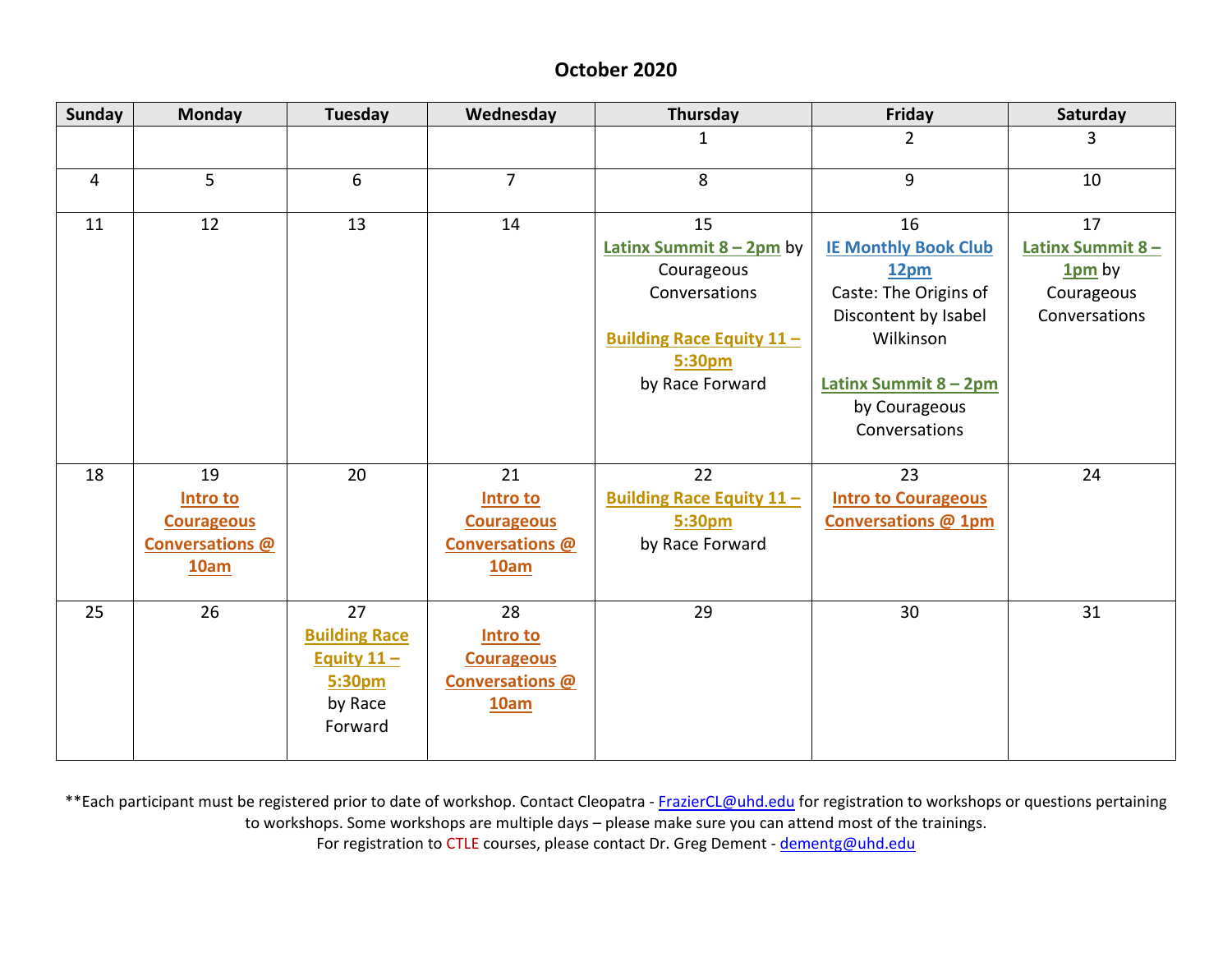## **November 2020**

| Sunday       | <b>Monday</b>                                                                                                                                                                                                                                                          | <b>Tuesday</b>                                                                                                                                                                                                                                                   | Wednesday                                                                      | Thursday                                                                              | Friday                                                                                                                                                                                                                                                                               | Saturday       |
|--------------|------------------------------------------------------------------------------------------------------------------------------------------------------------------------------------------------------------------------------------------------------------------------|------------------------------------------------------------------------------------------------------------------------------------------------------------------------------------------------------------------------------------------------------------------|--------------------------------------------------------------------------------|---------------------------------------------------------------------------------------|--------------------------------------------------------------------------------------------------------------------------------------------------------------------------------------------------------------------------------------------------------------------------------------|----------------|
| $\mathbf{1}$ | $\mathcal{P}$<br><b>Intro to Courageous</b><br><b>Conversations @ 10am</b><br><b>Culturally Relevant</b><br><b>Quarantine Teaching @</b><br>1 <sub>pm</sub><br>by Courageous<br>Conversations<br><b>Transforming STEM Higher</b><br><b>Education 1-4pm</b><br>by AAC&U | 3<br><b>Intro to Courageous</b><br><b>Conversations @ 10am</b><br><b>Culturally Relevant</b><br><b>Quarantine Teaching @</b><br>1 <sub>pm</sub><br>by Courageous<br>Conversations<br><b>Transforming STEM Higher</b><br><b>Education 1:30-4:30pm</b><br>by AAC&U | 4<br><b>Transforming STEM</b><br><b>Higher Education 1-</b><br>4pm<br>by AAC&U | <b>Transforming STEM</b><br><b>Higher Education</b><br>$9:30$ am - 4:30pm<br>by AAC&U | 6<br><b>Transforming STEM Higher</b><br>Education $9:15am - 6:00pm$<br>by AAC&U                                                                                                                                                                                                      | $\overline{7}$ |
| 8            | 9                                                                                                                                                                                                                                                                      | 10<br><b>Establishing an Inclusive</b><br><b>Learning Environment</b><br>by CTLE                                                                                                                                                                                 | 11                                                                             | 12<br><b>Intro to Courageous</b><br><b>Conversations @</b><br><b>10am</b>             | 13<br><b>Intro to Courageous</b><br><b>Conversations @ 10am</b><br><b>IE Monthly Book Club 12pm</b><br>"Citizen: An American Lyric"<br>and "An American Surprise"<br><b>Culturally Relevant</b><br><b>Quarantine Teaching @</b><br>1 <sub>pm</sub><br>by Courageous<br>Conversations | 14             |
| 15           | 16<br><b>Intro to Courageous</b><br><b>Conversations @ 1pm</b>                                                                                                                                                                                                         | 17<br><b>Intro to Courageous</b><br><b>Conversations @ 1pm</b>                                                                                                                                                                                                   | 18                                                                             | 19                                                                                    | 20                                                                                                                                                                                                                                                                                   | 21             |
| 22           | 23                                                                                                                                                                                                                                                                     | 24<br><b>Building Community and</b><br><b>Managing Discourse 1pm -</b><br>2:30 <sub>pm</sub><br>by CTLE                                                                                                                                                          | 25                                                                             | 26                                                                                    | 27                                                                                                                                                                                                                                                                                   | 28             |
| 29           | 30                                                                                                                                                                                                                                                                     |                                                                                                                                                                                                                                                                  |                                                                                |                                                                                       |                                                                                                                                                                                                                                                                                      |                |